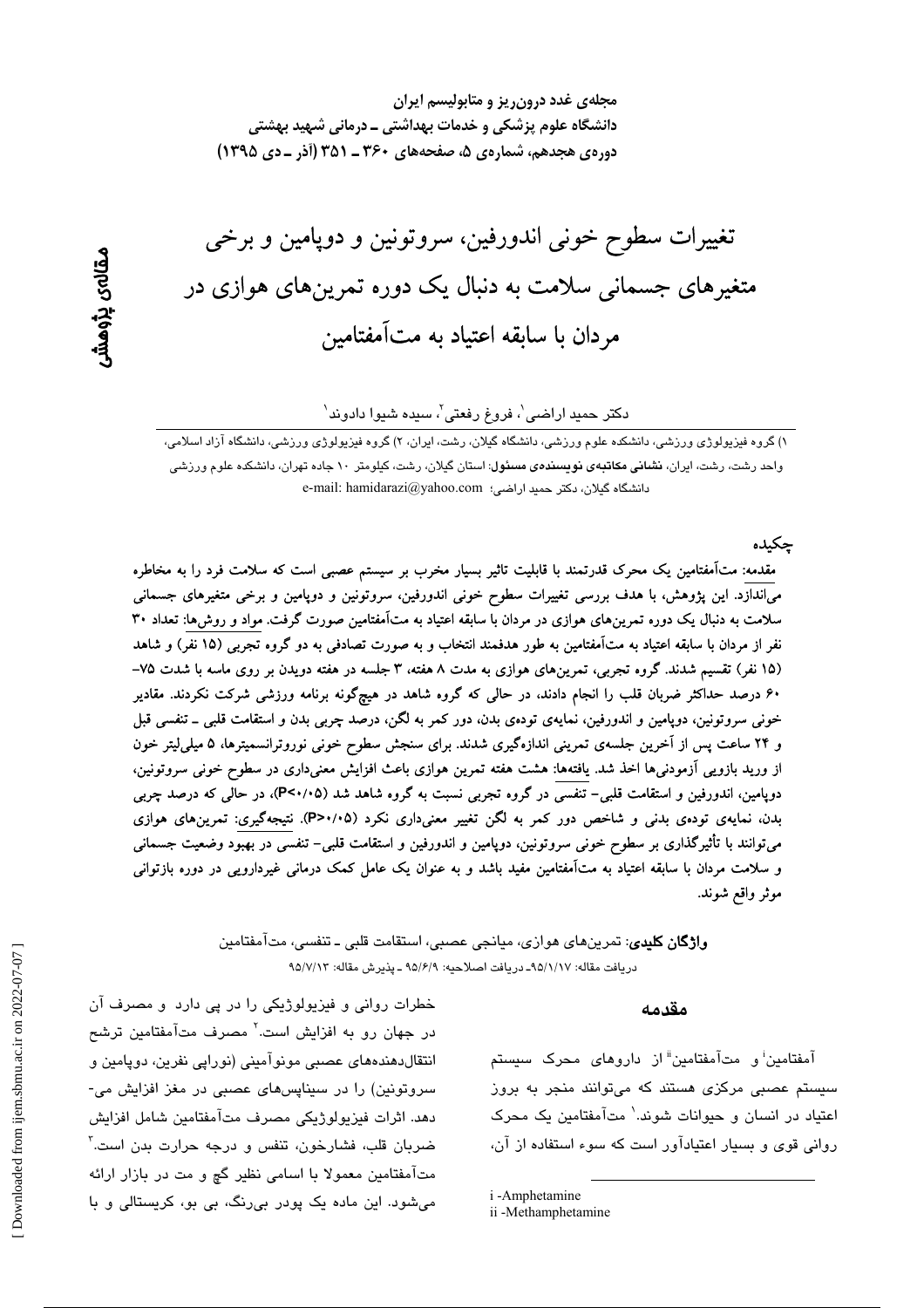طعم تلخ است که به آسانی در آب و الکل حل میشود. مت آمفتامين در اشكال مختلفى مصرف مىشود: تدخين، استنشاق، تزریق و یا بلع از طریق د*ه*ان بلعیده<sup>؛</sup> در اثر مصرف این ماده، مناطق مشخصی در مغز دچار اختلال و آسيب مى شود، ولى به طور معمول اختلال و آسيب دويامينرژيک و سروتونرژيک با هم به وجود ميآيند ْ و باعث کاهش انتقال دهندههای سروتونین و دوپامین میشوند. از ویژگیهای مهم افزایش میزان این میانجیهای عصبی در اثر ورزش، بهبود آسیب در مناطقی از استریاتوم مغزی است که دچار خسارت شدیدی شدهاند و نه مناطقی که آسیب کمی دیدهاند. در واقع، ورزش به طور ویژه بر سطوح مشخصی از انتقال دهندههای سروتونین و دویامین تأثیرگذار است.<sup>7</sup> سروتونیــــن<sup>:</sup> انتقالدهندهی عصبی است که توسط دسته-هایی از نورونهای سیستم عصبی مرکز*ی* و انتروکرومافین<sup>ة</sup> انتروکرومافد ن" روده، ساخته میشود.<sup>۷</sup> گیرندههای سروتونین از اجزای مهم سیستم سروتونرژیک در مغز هستند.' این انتقال،دهنده عصبی، نقش مهمی در کنترل رفتارهای جنسی، خلق و خو، خواب، درد، اشتها، قدرت تهاجمي، سيستم قلبي- عروقي و تنظيم حركات دودي روده و معده دارد.<sup>۷</sup> سروتونین در پایانهی آکسونی ساخته می-شود. اسبدآمینهی پیشساز آن تریپتوفان است. برخلاف کاتکولامینها مقدار تریپتوفان موجود، عامل تعیینکننده در سرعت توليد سروتونين است، نه آنزيم تريپتوفان هیدروکسیلاز. از این رو تفاوتهای برنامهی غذایی از نظر مقدار تریپتوفان، میتواند به مقدار قابل توجهی بر سطح سروتونین در مغز اثر بگذارد. سروتونین پس از ساخته شدن در داخل حبابچههایی ذخیره میشود تا با رسیدن پتانسیل عمل به نورون از آن آزاد شود. اثر سیناپسی سروتونين از طريق بازجذب آن به داخل پايانهى پيش-سيناپسى توسط مولكول ناقل در غشاى پلاسمايى خاتمه مییابد.^ دوپامین یک انتقالدهنده عصبی است که برای ساخت آن از اسیدآمینه تیروزین استفاده میشود و محل ساخت آن پایانه آکسونهای دوپامینرژیک است. دوپامین در نواحي مربوط به تنظيم حركت، احساس، شناخت انگيزه و احساس لذت وجود دارد. در حقیقت، آنزیم تعیینکنندهی میزان ساخت دویامین، تیروزین هیدروکسیلاز است. دویامین از دو راه عمومی خاتمه میبابد. اولین روش مکانیسم باز

i - Serotonin

جذب است که باعث انتقال مولکولهای دویامین از فضای-سیناپسی به داخل فضای درون سلولی و حبس آن در غالب ۔<br>حیاتچهھا مےشود، این عمل توسط ناقل پیش *س*ینای*سی* دوپامین انجام میشود. دومین روش برای اتمام کارکرد دويامين، تجزيه است.^

یا توجه به عوارض جانبی داروها در امر درمان معتادان، ورزش یک روش غیردارویی است که میتواند اثر متقابل بر سيستم پاداش دوپامينرژيک داشته باشد. همچنين، سبب فعال شدن همان سیستمی در مغز میشود که به دنبال مصرف مواد مخدر از طریق افزایش دوپامین و گیرندههای آن حاصل میشود. بنابراین، یک روش محافظتی برای جلوگیری از پازگشت به مواد است و پاعث سازگاری نورونی ــ هورمونی میشود.<sup>۹</sup> فونتز<sup>iii</sup> و همکارانش در تحقیق خود به این نکته اشاره کردند که ورزش منظم با سوء مصرف دارو هميوشاني دارد، په همين خاطر تاثير ورزش پر سیستم دوپامینرژیک و تغییرات دوپامین مشاهده شده است.`

فعالیتهای ورزشی، مقدار مـواد شـیمیایی عصـبی مثـل "اندورفین" را افزایش مـیدهنـد کـه باعـث آرامـش و بهبـود اعصاب و رفتار میشود؛ در نتیجه فرد از لحاظ روحی و فكرى به همان اندازه سلامت جسمى، احساس شادابى و سلامتی میکند.'` اندورفین۱'' یا مـورفین۱سا' کـه بـه طـور طبيعي در بدن ساخته مي شـوند، از غـده هيپـوفيز قـدامي در یاسخ به ورزش و استرسهای جسمی و روانی ترشـح مـی-شوند. نقش اصلي آنها تسكين درد، تنظيم ترشــح هورمــون هيپوفيز و تنظيم متابوليسم گلوكز است. مهمترين آنهـا بتـا-اندورفین است که در خون آزاد میشود. بتـاانـدورفین آزاد شده در خون، به علت موانع خــونى - مغــزى نمــىتوانــد بــه مقدار زیاد وارد مغز شود و به علت قابلیت انـدازهگیـری در خون اهميت فيزيولوژيـک دارد. بٽـاانـدورفين يـک محصــول ورقه ورقه شده از پراپیوملانوکورتین است که از هورمــون پیش،ادہ برای ہورمون آدرنوکورتیکوتروپیک تولید مے-شود و به طور موازی با بتااندورفین تغییر میکند. بنابراین، هر جا که آدرنوکورتیکوتروپیک رها شود، بتاانـدورفین نیـز آزاد می شود. بتااندورفین تولید شده بـه سـلولهـای انتقـال-دهنده درد می چسبد و سبب مسدود شدن عملکرد این سلول-

v-Morphin

ii -Enterochromaffin

iii - Fontes iv-Endorphin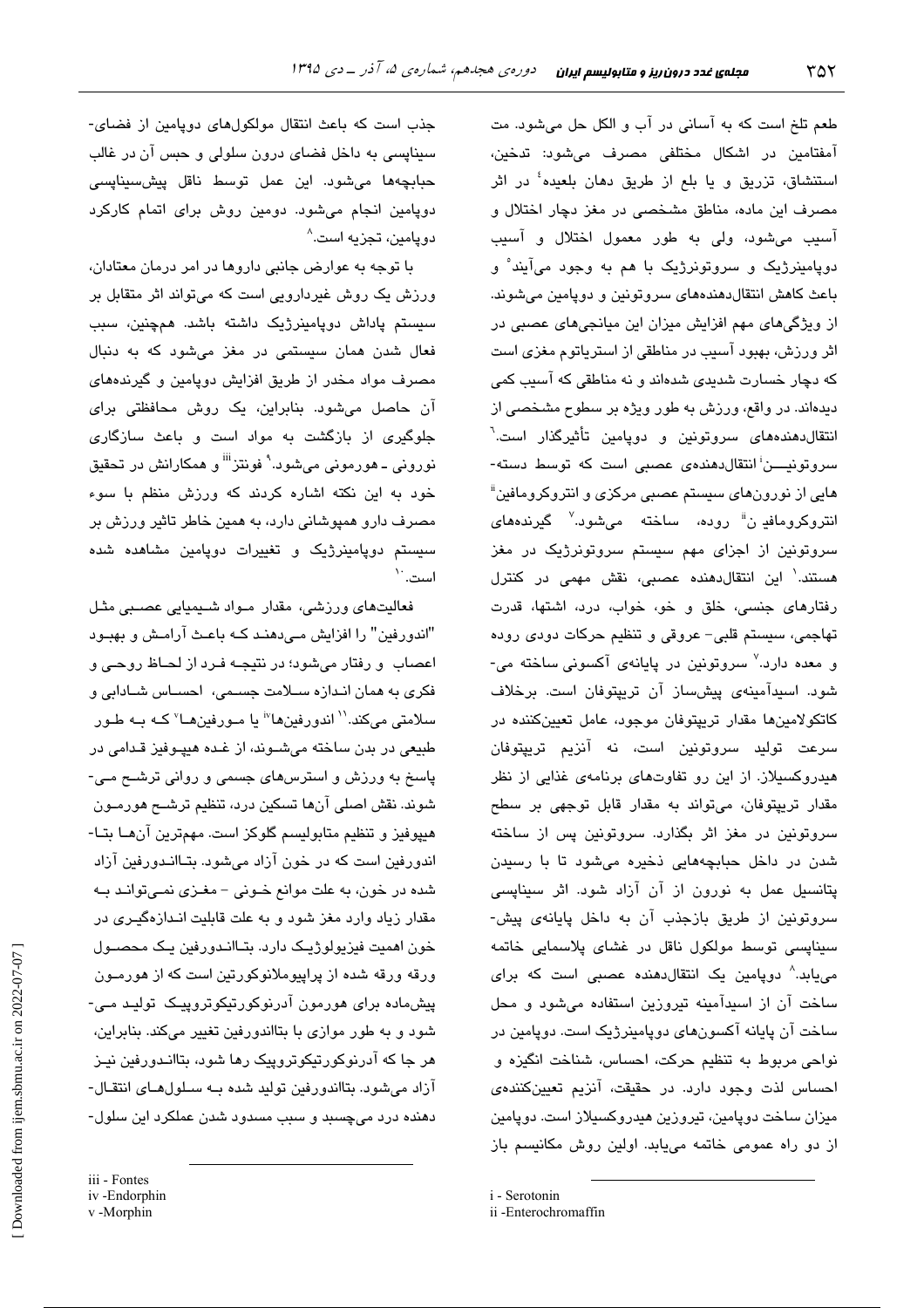ها شده و از این طریق سبب کاهش درد میشود. بتااندورفین علاوه بر کاهش درد سبب ایجاد خوشحالی و نشاط در فـرد می شود.<sup>۱۲</sup> تحقیقاتی که بتااندورفینها را اندازهگیری کردهاند، نشان دادهاند که با ورزش سطح این مواد افزایش مییابد<sup>۱۳</sup> و حتی تا ۲ روز بعد هم بالا باقی میماند.<sup>۱۶</sup>

با توجه به اهمیت احتمالی ورزش در روند درمانی اعتیاد، مطالعات گذشته به ندرت بر روی انسان و در شرایط کنترل شده آن هم بر روی سه میانجی عصبی کاملا مرتبط با متآمفتامین (اندورفین، سروتونین و دوپامین) در یک پژوهش انجام شدهاند. اغلب پژوهشهای انجام شده در سالهای اخیر بر روی حیوانات مختلف، به ویژه موش متمرکز بودهاند که قابلیت تعمیم آنها بر روی انسان با ضریب خطا و لحاظ شرایط زمانی و مکانی همراه است؛ به گونهای که امکان استفاده مستقیم از نتایج آنها مستلزم انجام پژوهشهای مشابه بر روی انسان و رعایت کامل ملاحظات است. با وجود اینکه ورزش به عنوان روش درمانی مکمل از طریق مکانیسمهای وابسته معرفی شده است، اما به سبب تنوع عوامل مداخلهگر و مزاحم در راه شناخت اثر فعالیت جسمانی به ویژه تنوع مواد مصرفی، مدت و سابقهی مصرف، ترکیب مصرف، سن آزمودنیها، جنسیت، تفاوتهای فردی از حیث فیزیولوژیک و روانشناختی امکان هرگونه نتیجهگیری دقیق را تضعیف كرده است. حال آنكه نوع ورزش نيز خود مى تواند اثرگذارى ویژه خود را داشته باشد. یکی از متداولترین و آسانترین روشهای تمرینی توصیه شده برای بهبود وضعیت تندرستی، تمرینهای منظم هوازی است و پژوهشهای انجام شده نیز آثار مثبت این گونه تمرینها را بر روی شرکت کنندگان سالم و بیمار گزارش کردهاند. اما پژوهشی که آثار تمرینهای هوازی، به ویژه تمرینهای هوازی روی ماسه را بر روی افراد معتاد به شایع ترین مخدر صنعتی در انسان بررسی کرده باشد، انجام نشده است. چنین پژوهشی به واسطهى تفاوت سطح و اصطكاك زمين مى تواند با انواع تمرینهای دیگر از جمله تمرینهای مقاومتی و یا هوازی روی سطح خشک و صاف متفاوت است و با ایجاد تحریک جسمانی بیشتر احتمالا در ابعاد سلامت چه از بعد جسمانی و چه از بعد عوامل عصبی- هورمونی اثرگذاری بیشتری داشته باشد. بنابر فواید احتمالی این گونه تمرینها که جنبه تفریحی و تنوع بیشتری نیز دارد، از نقطه نظر بهبود وضعیت افراد معتاد به متآمفتامین که در دوره ترک اعتیاد به

خواسته خود قرار گرفتهاند و در شرایط مقیم در مرکز ترک اعتیاد قابلیت کنترل بیشتری دارند، احتمالا میتواند مفید باشد و برای این دسته از افراد اثرات مفیدتری در مقایسه با سایر انواع فعالیت داشته باشد. اما با توجه به این که دسترسی به افراد معتاد، به ویژه معتاد به متآمفتامین به عنوان یکی از شایعترین مواد افیونی در قشر جوان، بسیار دشوار است و پژوهش چندانی هم در ارتباط با آثار تمرینها ویژهی هوازی بر وضعیت انتقال دهندههای عصبی و شاخص های سلامت افراد با سابقه اعتیاد به متآمفتامین انجام نشده است، محققان را بر آن داشت که مبادرت به طراحی و اجرای پژوهشی در این ارتباط نمایند. لذا، پژوهش حاضر به دنبال پاسخ به این سوال بود که آیا یک دوره تمرینهای هوازی بر تغییرات سطوح خونی اندورفین، سروتونین و دوپامین و برخی متغیرهای جسمانی سلامت در مردان با سابقه اعتیاد به متآمفتامین مؤثر است یا خیر.

# مواد و روشها

## روششناسى

این مطالعهی نیمه تجربی مورد تایید کمیتهی اخلاق در پژوهشهای زیست پزشکی دانشگاه آزاد اسلامی واحد رشت با کد IR.IAU.RASHT.REC.1395.11 قرار گرفت و در موسسه ی ترک اعتیاد آرامش گستر ساحل زیباکنار، واقع در جاده حسن رود حومه شهرستان انزلی انجام شد. پس از توضیح روش کار و هدف تحقیق، آزمودنیها برگهی رضایتنامهی کتبی برای شرکت در پژوهش و پرسشنامهی سوابق پزشکی را کامل کردند و اندازهگیریهای مقدماتی از آنها به عمل آمد. معیارهای ورود به این تحقیق شامل نداشتن آسیبهای عضلانی ـ اسکلتی، سابقهی بیماریهای روانی، قلبی ـ عروقی، تیروئیدی، گوارشی، دیابت، ایدز و هپاتیت، نداشتن سابقهی فعالیتهای ورزشی در یک ماه گذشته، عدم همکاری در مصرف مواد مخدر و سیگار و داشتن حداقل ٣ سال سابقهى اعتياد بود. تعداد ٣٠ نفر از مردان با سابقه اعتیاد به متآمفتامین به صورت نمونهی در دسترس و هدفمند انتخاب و به طور تصادفی به دو گروه تجربی (١٥ نفر) و شاهد (١٥ نفر) تقسیم شدند. متغیرهای مورد اندازهگیری قبل و بعد از برنامههای تمرینی شامل مقادیر خونی سروتونین، دوپامین، اندورفین، استقامت قلبی ــ تنفسی، دور کمر به لگن و درصد چربی بدن بود. برای سنجش سطوح خونی سروتونین، دوپامین و اندورفین، پس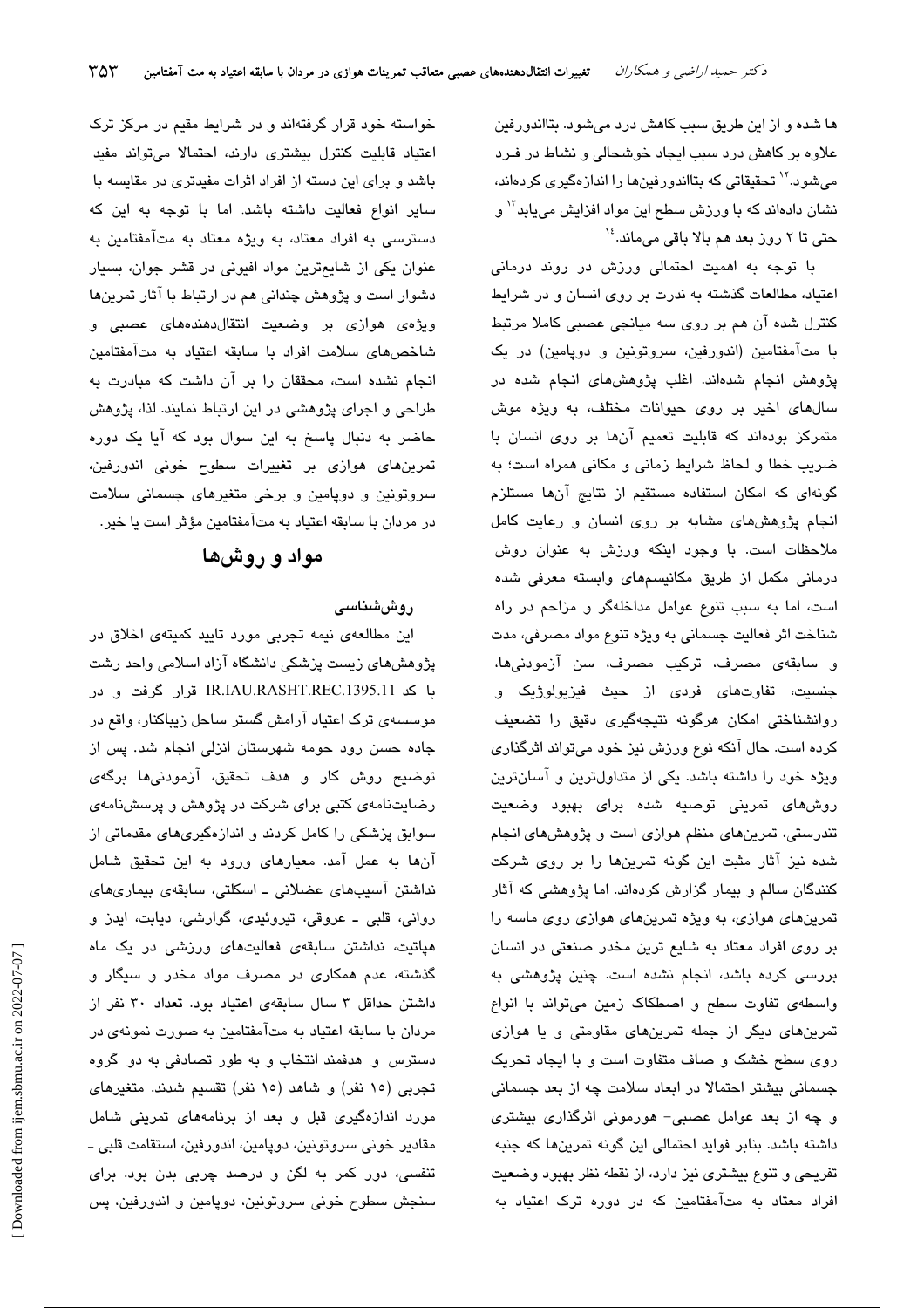از ١٢ ساعت ناشتايي و ٢٤ ساعت قبل و بعد از آخرين جلسه*ی* تمرین، به میزان ٥ میلی!یتر از ورید بازویی آزمودنیها خون جمعآوری شد. شایان ذکر است که در تمام مدت شبانه روز، شرايط محيطى، همچنين نوع غذا، ساعت خواب، میزان نور و فعالیت بدنی برای همه شرکتکنندهها یکسان بود. همچنین به آزمودنیها توصیه شده بود که ٤٨ ساعت قبل از آزمون، فعاليت شديد بدني نداشته باشند.

ابزار اندازهگیری

قد آزمودنیها به وسیلهی قدسنج پزشکی (race، ساخت کشورچین)، با دقت ۰/۱ سانتی متر و وزن آنها به وسیله ترازوی دیجیتال (کمری، ساخت کشور چین) با دقت ۰/۱ کیلوگرم اندازهگیری و ثبت شد. نمایهی تودهی بدن (BMI)

بر اساس فرمول وزن تقسیم بر مجذور قد محاسبه شد. به منظور تعیین میزان چربی بدن با استفاده از كاليير (YAGAMI مدل Eiyoken type، ساخت كشور ژاپن)، چربی زیر پوستی در ۳ ناحیه سینه، شکم و ران در سمت راست بدن اندازهگیری شد. سپس با استفاده از فرمول جکسون و پولاک ویژه مردان، درصد چربی محاسبه شد.<sup>۱٬</sup>

جهت اندازهگیری استقامت قلبی- تنفسی از آزمون پیاده-روی راکپـورت اســتفاده شــد. در ایــن آزمــون از آزمــودنی خواسته شد تا مسافت یک مایل (١/٦ کیلومتر) را تا آنجیا کیه میتواند به تندی راه برود. میزان حداکثر اکسیژن مصرفی از فرمول زیر محاسبه شد:<sup>۱۲</sup>

> $\mathrm{Vo}_{2\text{max}}(\text{ml/kg/min}) = \cdot \cdot \cdot / \circ + (\wedge / \tau \epsilon \epsilon \times \text{min}) - (\cdot / \tau \tau \tau \times \text{max}) - (\cdot / \epsilon \tau \wedge \text{max}) - (\cdot / \tau \tau \wedge \text{max})$ (ضربان قلب "جنس: مرد ٠، زن ١" "وزن بدن= Kg" "زمان= زمان يک مايل جاکينگ" "ضربان قلب= ضربان قلب ياباني"

> > به منظور تعیین سطوح خـونی سـروتونین، دوپـامین و اندورفین در ۲ مرحلــه، قبـل و بعـد از دوره تمـرینهــای ورزشمی، پس از ۱۲ سـاعت ناشـتایـی شـبانه و در حالـت استراحت در ساعت ١٠-٨ صبح بـا حضـور متخصـص بـه میزان ٥ میلی لیتر خون در وضعیت نشسته از وریـد بـازویی آزمودنی ها گرفته شد. خون اخذ شده در لولـههـای خشـک ریخته شد و در دمای پایین به دور از نـور مسـتقیم توسـط دستگاه سانتریفیوژ با دور ۳۰۰۰ دور در دقیقه به مـدت ۱۵ دقيقه سانٽريفيوڙ شـد. مراحـل جداســازی ســرم در پـی آن صورت گرفت. نمونهها بلافاصله در ظرف مخصوص آيس-یک قرار گرفتند و به سرعت به آزمایشگاه انتقال داده شـدند و در دمـای ۷۰ - درجـه سـانتیگـراد فریـز شـدند. میـزان سروتونین سرم، با استفاده از کیت (DLD) ســاخت کشــور آلمان، دويامين سرم با استفاده از كيت (-Glory Science human) ساخت کشور امریکا بـا حساسـیت ۱ پیکـوگرم بـر میلی لیتر و ضریب تغییرات ٦/٥ درصد اندازهگیری شدند. همچنین اندورفین سرم نیـز بـا اسـتفاده از کیـت ( Cusabio Biotech) ساخت کشور ژاپن بـا حساسـيت ۱ پيکـوگرم بـر میلی لیتر و ضریب تغییرات ٦/٥ درصد اندازهگیـری شـد. در مرحله پسآزمون، بعد از ۸ هفته مداخله، نمونهی خـونی بـه فاصلهی ٢٤ ساعت بعد از آخـرین جلسـهی تمـرین، هماننـد مرحله پیشآزمون، گرفته شد و دوباره اندازهگیریها انجام شد.

#### يروتكل تمرينهاى هوازى

برنامهی تمرینی شامل ۸ هفته تمرینهای هوازی بود که در هر هفته ۳ جلسه و هر جلسه به مدت حدود ٤٠ - ٢٠ دقيقه اجرا شد. در هر جلسه، آزمودنیها پس از ۱۰ دقیقه گرم كردن (دويدن نرم، انجام حركات كششى و انعطافپذيرى اندامهای بالاتنه و پایین تنه)، دویدن بر روی ماسه با شدت ۷۵– ٦٠ درصد حداکثر ضربان قلب را انجام دادند (جدول ۱). در پایان، فعالیتهای سرد کردن با استفاده از حرکات کششی و انعطاف پذیری به مدت ۱۰ دقیقه انجام شد.

جدول ۱– یروتکل هشت هفتهای تمرینهای هوازی

| شدت تمرين          | مدت تمرين                  | هفته                    |
|--------------------|----------------------------|-------------------------|
| ハ· HRmax           | ٢٥–٢٠ دقيقه دويدن روى ماسه | اول و دوم               |
| $\lambda$ י. HRmax | ٢٠–٢٥ دقيقه دويدن روى ماسه | سوم و چهارم             |
| XV · HRmax         | ٣٠-٣٠ دقيقه دويدن روى ماسه | پنجم و ششم              |
| %∨o HRmax          | ٤٠-٣٥ دقيقه دويدن روى ماسه | هفتم و هشتم             |
|                    |                            | HRmax: حداکثر ضربان قلب |

روش آماری

طب**یع**ی بودن توزیع دادهها به وسب<u>ل</u>هی آزمون کولموگراف– اسمبرنوف بررسے شد. برای مقابسهی تغییرات درون گروهی بین نتایج پیشآزمون و پسآزمون از آزمون t همبسته و به منظور مقایسهی تغییرات بینگروهی از آزمون t مستقل استفاده شد. برای تحلیل دادهها از نرمافزار SPSS نسخه ۲۰ استفاده شد و p<۰/۰۵ معنىدار در نظر گرفته شد.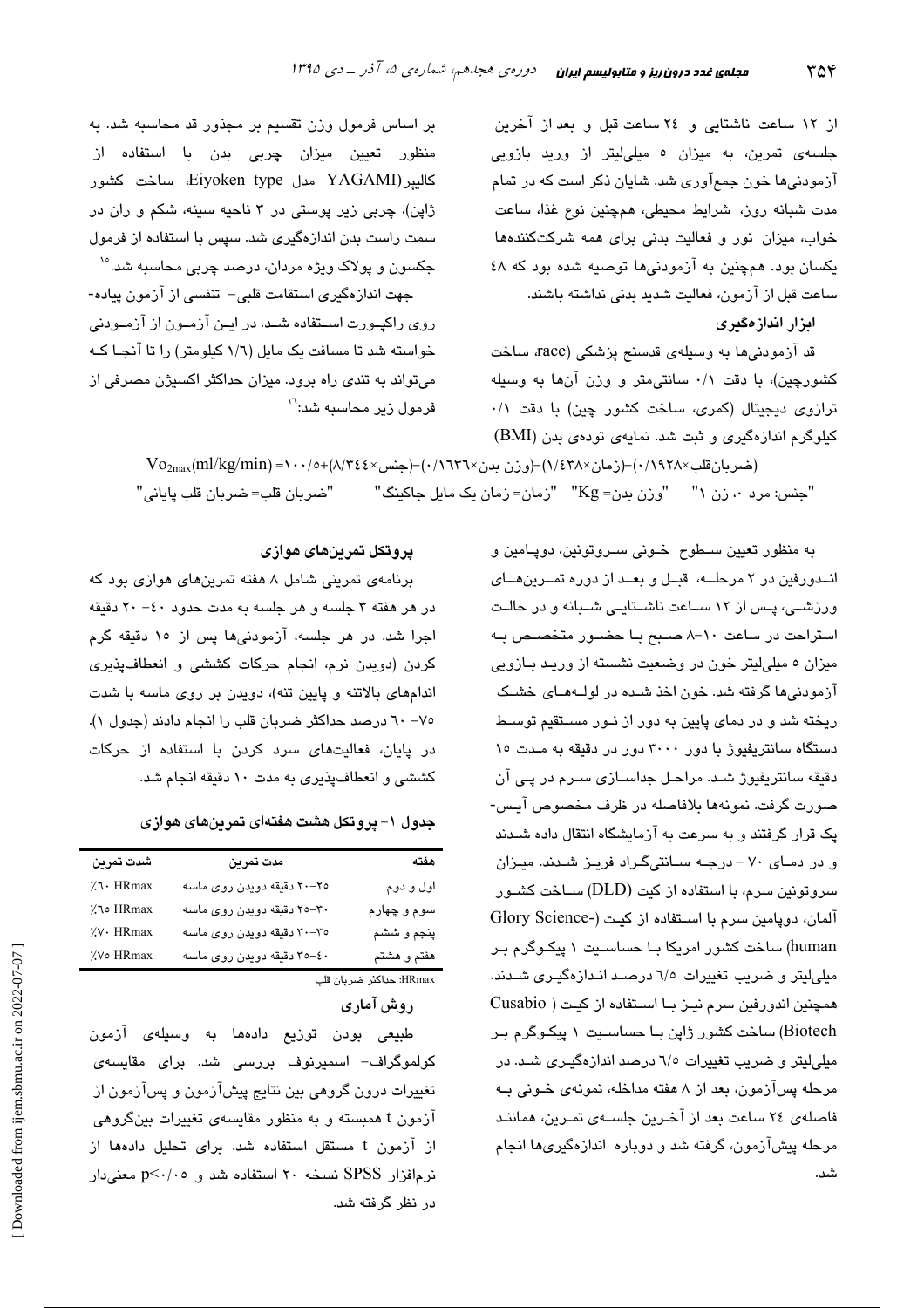بافتهها

ویژگیهای توصیفی آزمودنیها در جدول ۲ ارائه شده

است.

|  | جدول۲- میانگین و انحراف معیار ویژگیهای اولیه ازمودنیها در دو گروه تمرینی و شاهد |
|--|---------------------------------------------------------------------------------|
|  |                                                                                 |

| متغير                                                                                                                                                                                                                            | گروہ تمرینی                                                 | گروه شاهد                                                                    |
|----------------------------------------------------------------------------------------------------------------------------------------------------------------------------------------------------------------------------------|-------------------------------------------------------------|------------------------------------------------------------------------------|
| سن (سال)                                                                                                                                                                                                                         | $\Upsilon\Upsilon\Upsilon\pm\Upsilon\wedge\Upsilon\Upsilon$ | $\mathsf{r}\cdot\mathsf{r}\circ\mathsf{r}\pm\mathsf{o}/\mathsf{e}\mathsf{v}$ |
| قد (سانتی،تر)                                                                                                                                                                                                                    | <b>\/V۳±</b> + / • ٤                                        | $\sqrt{V}$ o $\pm$ $\cdot$ / $\cdot$ o                                       |
| $\mathbf{a}$ , and the set of the set of the set of the set of the set of the set of the set of the set of the set of the set of the set of the set of the set of the set of the set of the set of the set of the set of the set |                                                             |                                                                              |

اعداد به صورت انحراف معیار±میانگین بیان شده است.

جدول ۳– مقایسهی سطوح خونی (میانگین±انحراف معیار) سروتونین، دوپامین، اندورفین و شاخصهای جسمانی سلامت در دو گروه تمرینی و شاهد

| متغير                          |          | گروہ تمرینی                                                                     | گروہ شاھد                                                             |
|--------------------------------|----------|---------------------------------------------------------------------------------|-----------------------------------------------------------------------|
| سروتونین (پیکوگرم بر میلیلیتر) | پیشازمون | $Y\S9/11\pm11/\xi\S$                                                            | $Y \& Y / \cdot 1 \pm Y Y / \Lambda$                                  |
|                                | پسآزمون  | $\mathcal{N} \setminus \mathcal{N} \rightarrow \mathcal{N}$                     | TEV/VT±TY/JI                                                          |
| دوپامین (پیکوگرم بر میلیلیتر)  | پیشآزمون | $Y1\Lambda/\Lambda \cdot \pm 9/V$                                               | $Y70/TT\pm17/97$                                                      |
|                                | پسآزمون  | $\tilde{\mathcal{T}}$ ۲٥۸/۰٦ $\pm$ ۲٤/۱٦                                        | $Y10/\xi J \pm 1\xi/\cdot Y$                                          |
| اندورفین (پیکوگرم بر میلیلیتر) | پیشآزمون | <b>YVVVIIVIVI</b>                                                               | $Y7\lambda/TT\pm\Lambda/7T$                                           |
|                                | پسآزمون  | • {۹۸/۰٦±٨٥/۷٦}                                                                 | $Y7V/\cdot \pm \Lambda/T$                                             |
| استقامت قلبی– تنفسی            | پيشآزمون | $\mathbf{Y} \cdot (\mathbf{I} \mathbf{X} \pm \mathbf{I})/\mathbf{I} \mathbf{Y}$ | $\mathsf{r}\cdot\mathsf{V}\mathsf{r}\pm\mathsf{V}\cdot\mathsf{q}$     |
| (میلی لیتر/ کیلوگرم/ دقیقه)    | پسآزمون  | $\mathsf{r}_{\mathsf{C}}/\mathsf{C}$                                            | $\mathbf{Y} \cdot (\mathbf{1} \cdot \pm \mathbf{1}) \cdot \mathbf{0}$ |
| چربی بدن (درصد)                | پيشآزمون | $Y1/YT\pm1/YY$                                                                  | $Y \cdot / 97 \pm 7 / 12$                                             |
|                                | پسآزمون  | $\gamma$                                                                        | $Y1/\cdot1\pm Y/91$                                                   |
| نمايەي تودەي بدنى              | پیشآزمون | $\Upsilon/\circ \cdot \pm \Upsilon/\Upsilon$                                    | $YY/9V\pm 1/Y$                                                        |
| (کیلوگرم بر متر مربع)          | پسآزمون  | $\Upsilon\Upsilon/9\epsilon\pm\Upsilon/\cdot\Upsilon$                           | $\tau\tau/9. \pm 1/\tau\tau$                                          |
| وزن (کیلوگرم)                  | پیشآزمون | $79/77\pm2/17$                                                                  | $VT/T$ $\triangleq$ $\Lambda/T$ ۹                                     |
|                                | پسآزمون  | $79/17\pm2/91$                                                                  | $VT/T\pm\Lambda/\epsilon$                                             |
| شاخص دور کمر به لگن            | پيشآزمون | $\cdot$ /VA $\pm$ $\cdot$ /۲۱                                                   | $\cdot$ / $V$ ۹ $\pm$ $\cdot$ /۲۳                                     |
|                                | پسازمون  | $\cdot$ /VV $\pm$ $\cdot$ /\o                                                   | $\cdot$ / $\sqrt{4}$ $\pm$ $\cdot$ /19                                |

نتایج به صورت انحراف معیار±میانگین بیان شده است. ☀ تفاوت معنیدار نسبت به پیشآزمون و گروه شاهد در سطح ٢٤٠/٠٥ † عدم تفاوت معنیدار پیش آزمون کلیه شاخصهای گروه تمرینی در مقایسه با پیش آزمون گروه شاهد.

> نتایج آزمون t مستقل نشان داد که در پیشآزمون، گروه تجربي و شاهد در هيچ يک از شاخصها تفاوت معنى دارى نداشتند (۲۰/۰۵)(جدول ۳). با توجه به دادههای ارائه شده در جدول ۳، افزایش معنیداری در میانگین سطوح خونی دوپامین، سروتونین، اندورفین و استقامت قلبی- تنفسی در گروه تجربی نسبت به گروه شاهد پس از یک دوره هشت هفتهای تمرینات هوازی مشاهده شد (P<۰/۰۵)، در حالی که درصد چربی بدن، نمایهی تودهی بدنی و شاخص دور کمر به لگن تغییر معنی داری نداشت (۲۰/۰۵).

#### ىحث

هدف از این تحقیق، بررسی تغییرات سطوح خونی اندورفین، سروتونین و دوپامین و برخی متغیرهای جسمانی

سلامت به دنبال یک دوره تمرینهای هوازی در مردان با سابقه اعتباد به متآمفتامین بود. بر اساس بافتههای حاصل از این پژوهش، تمرینهای هوازی میتوانند باعث افزایش معنیداری در سطوح خونی سروتونین، دوپامین، اندورفین و استقامت قلبی– تنفسی در گروه تجربی نسبت به گروه شاهد شوند، در حالی که در درصد چربی بدن، نمایهی تودهی بدنی و شاخص دور کمر به لگن تغییر معنیداری مشاهده نمے شوں.

در گروه تجربی تحقیق حاضر، افزایش سروتونین و دویامین با یافتههای مطالعات آلبرگانـا<sup>i</sup>و همکارانش،<sup>۱۷</sup> روبرتسون<sup>ii</sup> و همکارانش<sup>۱۸</sup> و فونتز<sup>i</sup>و همکارانش <sup>۱۰</sup> که در

i - Alberghina

ii - Robertson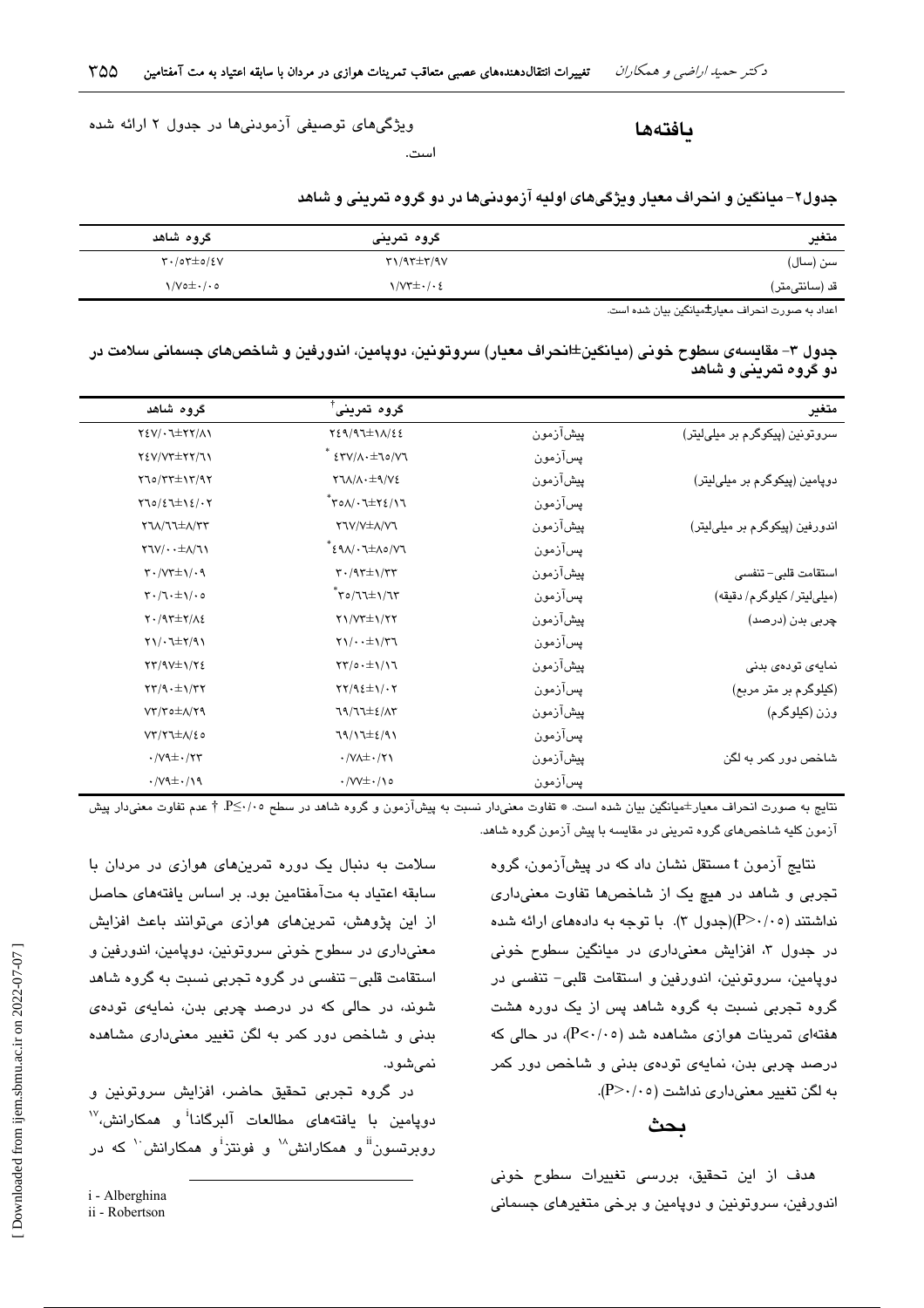تحقیقات خود افزایش میزان دوپامین و سروتونین را نسبت به گروه شاهد در اثر تمرینات هوازی گزارش کردند، همسو و با نتایج دوایر<sup>ان</sup>و همکارانش<sup>۱۹</sup> و وانگ<sup>انا</sup>و همکارانش'<sup>۲</sup> ناھمسو است.

آلبرگانا و همکارانش با هدف ارزیابی تاثیر ورزش بر تریپتوفان پلاسما و سروتونین آزاد خون، ٦ اسب سالم را بررسی کردند. نمونهی خون بلافاصله و ۳۰ دقیقه پس از تمرین جمعآوری شد و مورد بررسی قرار گرفت. پس از ۳۰ دقیقه، میزان تریپتوفان پلاسما و سروتونین آزاد خون نسبت به بلافاصله پس از تمرین کاهش یافتند، اما به طور قابل توجهی بالاتر از حالت استراحت بودند. نتایج پژوهش نشان داد که تمرینهای هوازی باعث افزایش میزان سروتونین مے شوند. ```

روبرتسون و همکارانش با هدف بررسی اثر برنامه تمرینی بر میزان دویامین، پژوهشی بر ۱۹ مرد و زن معتاد انجام دادند. بدین منظور، آزمودنیها به طور تصادفی در دو گروه ۱۰ نفره تجربی و گروه ۹ نفره شاهد تقسیم شدند. نتایج پژوهش فوق نشان داد که ورزش میتواند در گروه تجربی میزان دوپامین را افزایش دهد.^` فونتز و همکارانش با هدف بررسی تاثیر ورزش در ساز و کار اعتیاد به آمفتامین در موشهای صحرایی، پژوهشی بر موشهای صحرایی نر بالغ انجام دادند. موشها به صورت تصادفی در دو گروه شاهد و تجربی تقسیم شدند. ورزشی که گروه تجربی انجام میدادند، شامل ۸ هفته برنامهی تردمیل با افزایش شدت بود. همچنین برای هر دو گروه ۲ میلیگرم به ازای هر کیلوگرم وزن بدن آمفتامین و محلول نمک استفاده شد. نتایج پژوهش نشان داد که ورزش منظم با سوء مصرف دارو همپوشانی دارد؛ به همین دلیل، تاثیر ورزش بر سیستم دویامینرژیک و تغییرات دویامین مشاهده میشود. ``دوایر و همکاران، پژوهشی با هدف بررسی یک دورهی کوتاه تمرینهای هوازی بر تغییرات سروتونین بر مردان جوان انجام دادند. آزمودنیها با ۷۰ درصد توان هوازی بیشینه روی دوچرخه ثابت رکاب زدند و حساسیت گیرندهی سروتونین به طور غیرمستقیم مورد بررسی قرار گرفت. نتایج نشان داد که با وجود افزایش در عملکرد استقامتی، هيچ گونه تغيير معنىدارى بر حساسيت گيرنده سروتونين

- i Fontes
- ii Dwyer
- iii Wang

دیده نشد.<sup>۱۹</sup> در پژوهش وانگ و همکارانش، موشهای نر و ماده تمرین کرده به مدت ۳۰ دقیقه به طور شدید بر روی تردمیل دویدند و بعد از ۱۰ دقیقه کشته شدند. سپس دویامین استریاتوم آنها اندازهگیری شد که افزایش آن معنیدار نبود. شاید بتوان علت این ناهمسویی را شدت و مدت تمرین، وضعیت شرکتکنندهها (بیمار و غیر بیمار)، زمان خونگیری، و روش اندازهگیری آزمایشگاهی نیز بیان کرد.<sup>۲۰</sup> نتایج تحقیقات گوکینت<sup>۱۷</sup> و همکارانش و ویکوش<sup>۷</sup> و همکارانش نشان دادند که در اثر تمرینهای هواز*ی،* سطح دوپامین افزایش مییابد.<sup>۲۱٬۲۲</sup> هم<u>چ</u>نیــــــــن لانگفورت<sup>'۷</sup> و همکارانش در تحقیق خود افزایش میزان سروتونین را در اثر تمرینهای هوازی نشان دادند.۳<sup>۲</sup> یکوئت<sup>ii</sup> و همکارانش به این نتیجه رسیدند که در مدت انجام ورزش، ساخت و متابولیسم نورآدرنالین، سروتونین و دوپامین افزایش پیدا میکند و در درمان بیماریهایی که با فقدان دویامین همراه هستند، کاربرد دارد.<sup>۲٤</sup> اودل<sup>٬۷ii</sup> و همکارانش در تحقیقی تأثیر ورزش را بر روی بهبود آسیبهای پایانههای دوپامنیرژیک و سروتونرژیک در موشهای معتاد به مت آمفتامین مورد بررسی قرار دادند و به این نتیجه رسیدند که به دنبال ترک مواد در موشها و انجام ۷ روز تمرین ورزشی در موشها، تغییرات معنی،داری در میزان سروتونین و دویامین و گیرندههای آنها در مناطقی از مغز پدیدار میشود. ْ

محرکهای روانی باعث مهار انتقال دهندههای دوپامین، افزایش میزان رهایی دوپامین، مهار بازجذب سروتونین و افزایش آن در فضای خارج سلولی میشوند.`

شواهد نشان میدهند که ورزشهای کوتاه مدت و بلند مدت منجر به تغییرات در بسیاری از سیستمهای انتقال دهنده عصبی میشوند.°<sup>۲</sup> بر این اساس، فعالیت فیزیکی و ورزش به عنوان یک عامل کمککننده در درمان اختلالات مصرف مواد و بهبود وضعیت افراد معتاد می تواند مورد استفاده قرار بگیرد.'``

ترمیم آسیبهای ناشی از مصرف مواد در سیستم دویامینرژیک احتیاج به ۱۷-۱۲ ماه زمان برای ریکاوری  $^{\rm V}$ دارد و این زمان برای سیستم سروتونرژیک ۲ ماه است. بنابراین در این تحقیق، نمونهها با وجود عدم مصرف مواد

iv - Goekint v - Vuckovic vi - Langfort vii - Bequet viii - O'dell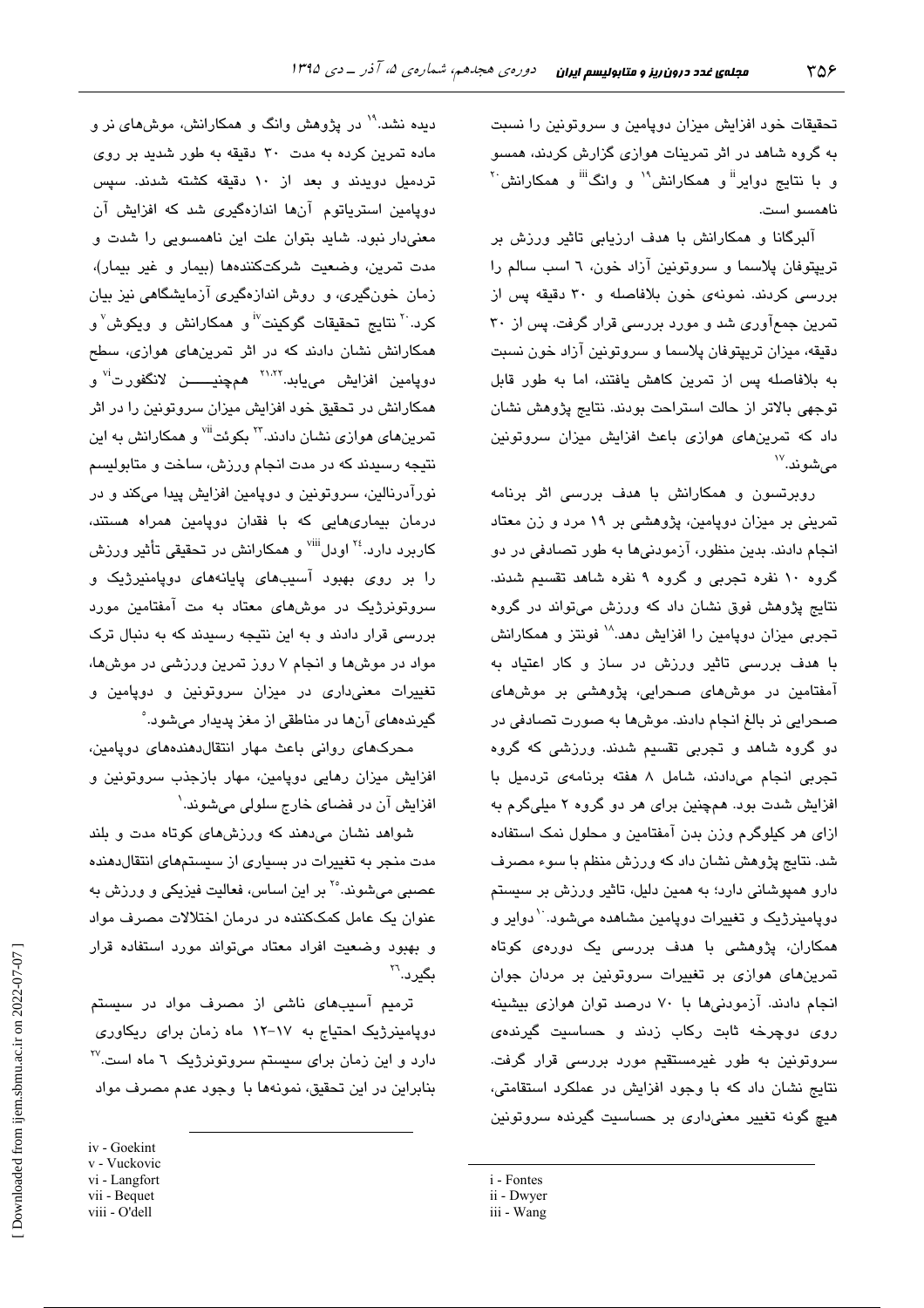در تحقیقی، تغییرات سطـــــوح بتااندورفین و آدرنوکورتیکوتروپین به دنبال ٤ ساعت پیادهروی مطالعه شد که سطح بتااندورفین ۳/٥ برابر و آدرنوکورتیکوتروپین ۲/۸ برابر سطوح پایه افزایش یافت.<sup>۳۱</sup> اگر چه، پاسخهای بتا-اندورفین، آدرنوکورتیکوتروپیک و کورتیزول با شدت ورزش تغییر میکند.<sup>۲۲</sup> از نخستین مشکلاتی که برا*ی* فرد وابسته ایجاد میشود، اثرگذاری مواد مخدر بر روی سیستم انگیزشی (سیستم پاداش مغزی) فرد است. بدین ترتیب که با مختل شدن آثار عصبی- هورمونی در فرد، زمینه*ی* وابستگی طولانی مدت در فرد ایجاد میشود. از جمله اختلالات هورموني، مختل شدن روند ترشحي بتااندورفين است. بتااندورفین از نرونهای هیپوتالاموس در طناب نخاعی و مغز و از غده هیپوفیز در خون آزاد می شود. تأثیر رفتاری بتااندورفین توسط عملکردش در مغز و احتمالاً در نرونهای هیپوتالاموس، که بزرگترین منبع بتااندورفین هستند، مشخص شده است. بتااندورفین وابستگی بالایی با گیرندههای شبه مخدر مو (µ) دارد.<sup>۱٬</sup> گیرندههای مو، گیرنده-های اصلی فعالیتهای مورفین هستند. به طور سنتی، گیرندههای مو پیشسیناپسی هستند و مانع آزادسازی انتقال دهندههای عصبی می شوند. در حین این مکانیزم، آنها مانع آزادسازی انتقال دهندههای عصبی گاماآمینوبوتیریک-اسید و آزادسازی مسیرهای دوپامینی بیشتری میشوند.<sup>۳۲</sup> در جریان فعالیتهای ورزشی شدید، میزان ترشح اندورفینها افزایش مییابد و به همین دلیل ورزشکاران پس از انجام تمرینات، احساس لذت و آرامش خاصی میکنند. با توجه به شباهت بین اندورفینها و ترکیبات افیونی، ورزش کردن میتواند جایگزین سوء مصرف مواد مخدر در معتادان شود.'' به دنبال تمرینهای ورزشی مداوم، میزان جریان خون در مغز افزايش مييابد. افزايش جريان موجب اكسيژن-رسانی و تغذیه بهتر نرونهای مغز شده و از تنگ شدن عروق مغز جلوگیری میکند.<sup>\\</sup> در واقع، چنانچه فعالیت ورزشی بتواند سطح سرمی بتااندورفین را بالا ببرد، خواهد توانست با افزایش دوپامین در دسترس، بر سیستم پاداش مغز اثر گذارد. به علاوه، با اثرگذاری روی گیرندههای µ قادر به افزایش تحمل به ویژه تحمل فشار تمرینی خواهد بود. در نتیجه، فرد به میزان کمتری به مواد وابستگی آور خارجی نیاز خواهد داشت؛ چرا که فعالیت ورزشی عملاً این مواد را با اثر بخشی بیشتر در اختیار سیستم پاداش مغز قرار مے دھد. `<sup>۲</sup>

هنوز بیمار به شمار میآمدند. درمان در این زمان می تواند مؤثر باشد که در این تحقیق نیز نتایج مثبتی مشاهده شد. بهبود این آسیبها از طریق ورزش به علت افزایش آنتی-اکسیدانها میتواند اثر درمانی داشته باشد؛ چرا که مصرف مواد مخدر مثل آمفتامین منجر به افزایش واکنش بین اکسیژن و نیتروژن و آسیب به پایانههای مونوآمینونرژیک میشود.<sup>٦</sup> از طرفی، ورزشهای طولانی مدت باعث افزایش فعالیت آنزیمهای آنتیاکسیدانی اندوژنی میشوند.<sup>۲۸</sup> پس، از این طریق نیز ممکن است تمرینهای هوازی در این تحقیق بر افزایش سروتونین و دوپامین مؤثر واقع شوند. در تمرینهای هوازی طولانی مدت، تریپتوفان آزاد در پلاسما افزايش مي يابد و وارد سلوهاي مغزي مي شود، و موجب ساخت سروتونين و توزيع آن در گردش خون ميشود. ْ يک مکانیسم احتمالی دیگر که باعث ایجاد افزایش سروتونین و دویامین میشود، عامل رشد نروتروفیک است. تمرینهای هوازی باعث القای افزایش فاکتور رشد اندوتلیال داخل عروقی میشوند و ً ممکن است کمک به آسیبهای ناشی از مصرف مواد از راه تحریک آنژیوژنز (رگسازی) کنند و اثر مستقیم بر عامل رشد نروتروفیک انجام گیرد که موجب بازسازی و ترمیم پایانههای آسیبدیدهی مونوآمینونرژیک دوپامين و سروتونين ميشود.° يافتهها*ی* پژوهش حاضر نشان میدهد که تمرینهای ورزشی از نوع هوازی در مردان با سابقه اعتیاد به متآمفتامین در دوره بازتوانی، اندورفین را در گروه تجربی نسبت به گروه شاهد افزایش میدهد. نظرعلی و همکارانش، اثر تمرین هوازی و بیهوازی بر سطوح اندورفین پلاسمایی دختران فعال و غیرفعال را بررسی کردند و نتایج، افزایش سطوح اندورفین پلاسمایی پس از تمرین هوازی در هر دو گروه فعال و غیرفعال را نشان دادند.<sup>۲۹</sup> عباسیان و همکارانش، اثر فعالیت ورزش*ی* هوازی بر سطح سرمی بتااندورفین و ادراک فشار تمرینی افراد وابسته به مواد مخدر را مورد بررسی قرار دادند. نتایج پژوهش، حاکی از افزایش معنیدار مقادیر سرمی بتا-اندورفین در هر دو گروه (گروه مصرف متادون + تمرین هوازی و گروه مصرف متادون) بود.'' جمالی و همکارانش اثر فعالیت ورزشی هوازی بر سطح سرمی بتااندورفین و ادراک درد ناشی از دیسمنوره در دختران نوجوان غیرفعال را بررسی کردند. نتایج، افزایش معنیدار سطح سرمی بتااندورفین و کاهش معنی دار شاخصهای ادراک درد را نشان داد. ``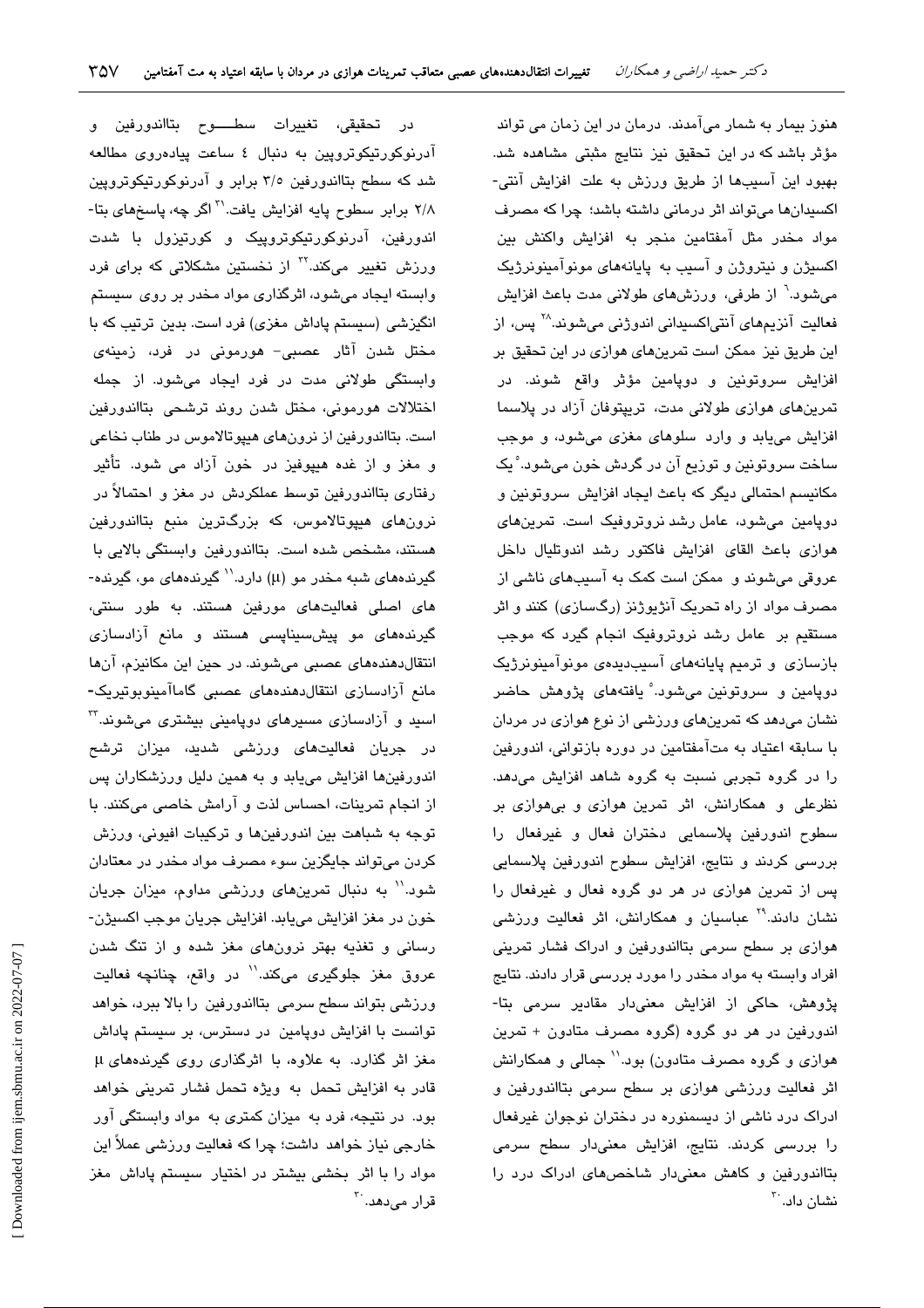در گروه تجربی تحقیق حاضر، افزایش معنیدار استقامت قلبی– تنفسی با یافتههای مطالعات دولزال<sup>i</sup> و همکارانش<sup>۲۶</sup> و دولزال<sup>ii</sup> و همکارانش°<sup>۲</sup> همسو است.

توان هوازی از جمله عوامل آمادگی جسمانی است و در عملکرد فعالیتهای دراز مدت نقش مهمتری دارد. مسیر هوازی سهم بیشتری از انرژی مورد نیاز را تامین میکند. حداکثر اکسیژن مصرفی، معیاری برای سنجش ظرفیت قلبی ـ تنفسی است. پژوهشها نشان دادند که انجام تمرینات هوازی باعث بهبود ظرفت هوازی می شود.<sup>71</sup> به نظر می رسد مکانسیمهای درگیر دیگری بر نقش فعالیت بدنی بر پیشرفت و بهبود توان هوازی افراد با سابقه اعتیاد تأثیر میگذارند. افزایش آستانهی هواز*ی* که منجر به تأخیر خستگی میشود،<sup>۳۷</sup> افزایش برونده قلبی که منجر به به افزایش خون رسانی به عضلات و سایر بافتهای بدن میشود، افزایش اختلاف اکسیژن خون سياهرگي و سرخرگي هم در عضله قلب و هم در عضله اسکلتی، افزایش دانسیته مویرگی عضلات و کاهش میزان لاکتات خون<sup>۳۸</sup> از جمله*ی* این مکانیسمها هستند. ساز و کارهایی که طی آن توان هوازی بیشینه در اثر تمرینهای هوازی افزایش مییابد، متعدد هستند. حجم حفرهی بطنی در اثر سازگاری با تمرینهای هوازی افزایش مییابد و موجب افزایش حجم ضربهای میشود و در نتیجه در واحد زمان، خون اکسیژندار بیشتری به عضلات میرسد. همچنین سطح انتشار ریوی افزایش مییابد و موجب میشود که خون بیشتری تصفیه شود. حجم پلاسما و هماتوکریت نیز افزایش مي يابد که موجب افزايش پيشبار و پس بار مي شود و حجم ضربهای را افزایش میدهد. افزایش هماتوکریت، ظرفیت حمل اکسیژن توسط خون را افزایش میدهد. در سطح بافت عضلانی نیز چندین سازگاری مهم رخ میدهند که موجب افزایش مصرف اکسیژن و توان هوازی بیشینه میشوند که شامل افزایش رگزایی و چگالی مویرگی، افزایش تراکم میتوکندری در سارکوپلاسم، افزایش میزان میوگلوبین تار عضله و افزایش بیان ژن آنزیمهای مسیرهای لیپولیز، گليکوژنوليز، گليکوليز، بٽااکسيداسيون، چرخه کربس و زنجيره انتقال الکترون هستند.<sup>۳۹</sup> نتایج پژوهش دولزال و همکارانش نشان میدهد که تمرین ورزشی باعث بهبود حداکثر اکسیژن مصرفی در گروهی که تمرین ورزش*ی* داشتند، می شود.<sup>۳٤</sup>

i - Dolezal

دولزال و همکارانش اثر ۸ هفته تمرین استقامتی و قدرتی را در افراد تحت درمان برای وابستگی به متآمفتامین مورد مطالعه قرار دادند. بر اساس یافتهها، عملکرد گروهی که تمرین ورزشی داشتند، به میزان قابل توجهی بهبود یافت، حداكثر اكسيژن مصرفي، قدرت و استقامت عضلاني افزايش یافت و وزن و درصد چربی کاهش قابل توجهی داشت و همه تغییرات در این گروه معنیدار بود.<sup>۳</sup>

در بررسی ترکیب بدن آزمودنیها، نتایج مطالعهی حاضر نشان داد که درصد چربی بدن، نمایهی تودهی بدنی و شاخص دور کمر به لگن در گروه تجربی پس از یک دوره تمرینات هوازی کاهش یافت، اما این تغییر معنیداری نبود و در تغییرات ترکیب بدن آزمودنیها بین دو گروه اختلاف معنی داری مشاهده نشد. نتایج پژوهش با نتایج پژوهش خواجوی و همکارانش <sup>،</sup>ٔ همسو و با نتایج پژوهش عبدی و همکارانش،<sup>۱٬</sup> نوری و همکارانش<sup>۶٬</sup> و جلیت ویمبرلی<sup>iii</sup> و همکاران (۲۰۰۱)<sup>٤٢</sup> ناهمسو است. خواجوی و همکارانش، تأثیر دوازده هفته تمرین هوازی را بر ترکیب بدن و نیمرخ لیپیدهای سرمی مورد بررسی قرار دادند. نتایج پژوهش، عدم تفاوت معنى دار وزن و نمايهى تودهى بدنى و تفاوت معنیدار نسبت محیط کمر به باسن، درصد چربی بدن را نشان داد. ٔ عبدی و همکارانش تاثیر ۸ هفته تمرینهای هوازی بر ترکیب بدن را سنجیدند که نتایج پژوهش حاکی از کاهش معنیدار نمایهی تودهی بدن، درصد چربی بدن، وزن و نسبت دور کمر به لگن پس از هشت هفته تمرین هوازی بود.<sup>۱</sup>ْ نوری و همکارانش، اثر برنامهی تمرین هوازی و مقاومتی بر متابولیسم استراحتی و ترکیب بدنی مردان غیرفعال را بررسی کردند. نتایج پژوهش حاکی از کاهش معنیدار در کلیهی عوامل ترکیب بدن در گروه تمرینات هوازی، افزایش معنیدار در مقدار تودهی بدون چربی بدن و نمایهی تودهی بدنی و کاهش معنیداری در درصد چربی بدن و تودهي چربي در گروه برنامه تمرين مقاومتي بود.<sup>؟؛</sup> جلیت ویمبرلی و همکارانش به مقایسهی متابولیسم استراحتی و ترکیب بدن زنان میانسال (٥٠-٣٥ سال) فعال (۹ ساعت در هفته ورزش میکردند) و غیر فعال (کمتر از ۱ ساعت در هفته فعالیت بدنی داشتند) پرداختند. نتایج تحقیق نشان داد که درصد چربی و وزن چربی گروه فعال (۱۸/۹ درصد و ۱/۱۱ کیلوگرم) به طور معنیداری در مقایسه با

Downloaded from ijem.sbmu.ac.ir on 2022-07-07

ii - Dolezal

iii - Wimberly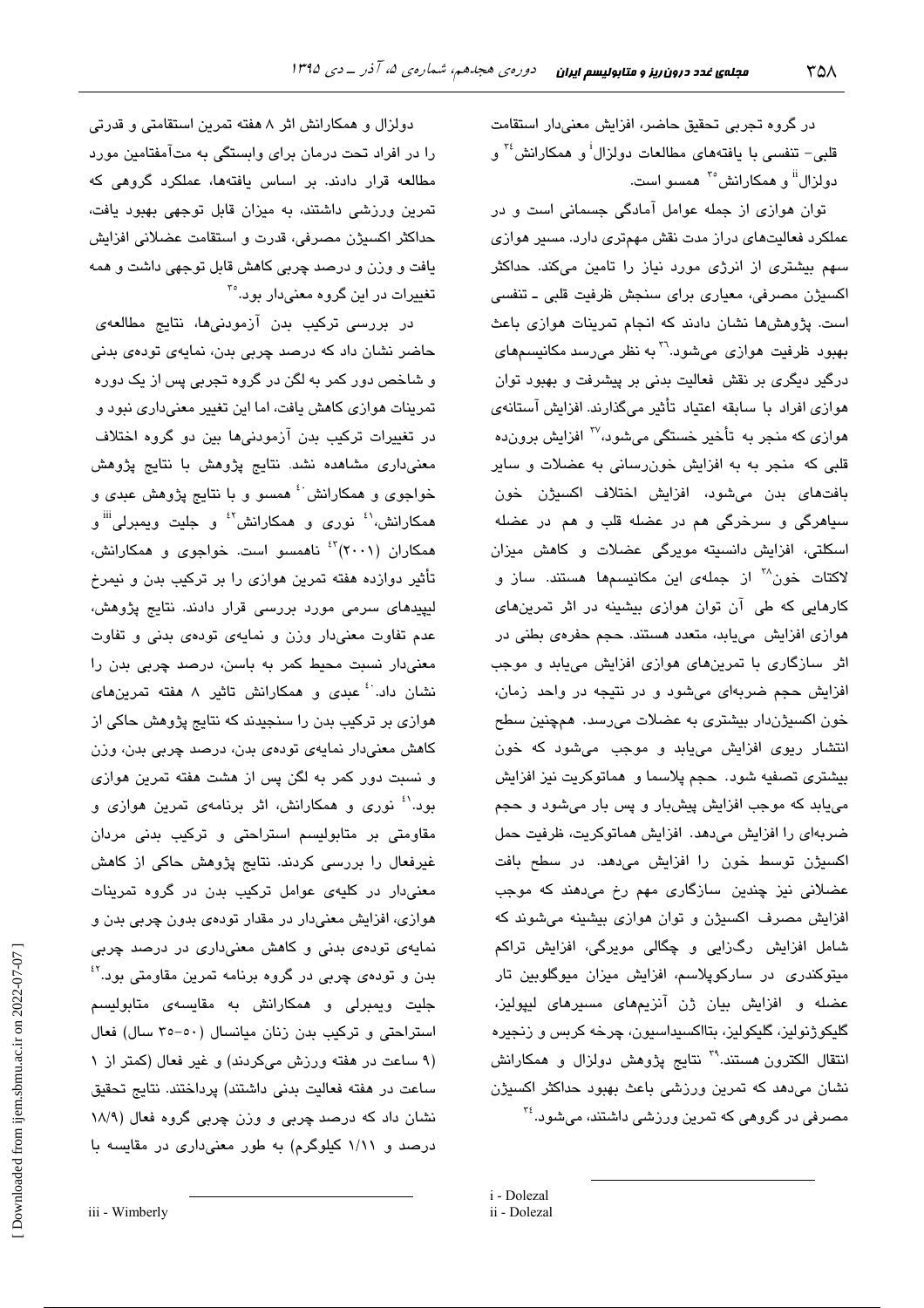گروه غیرفعال (۲۸/۸ درصد و ۱۸/۸ کیلوگرم) پایینتر بود. وزن و نمایهی تودهی بدنی هر دو گروه با هم مشابه بودند. شاید بتوان علت این ناهمسویی را تفاوت در شدت و مدت تمرين، نوع و جنسيت شركت كنندگان، نوع و ميزان اعتياد و سابقه فعالیت و تفاوتهای فردی آنها بیان کرد.<sup>۴</sup>

از محدودیتهای بژوهش حاضر می توان به قابل کنترل نبودن تأثیر تفاوتهای فردی و عوامل وراثتی آزمودنیها، میزان استرس و شرایط روحی و روانی در طول آزمون و اندازهگیریها و کنترل کامل سطح انگیزه برای به کارگیری حداکثر تلاش در اجرای آزمونها اشاره کرد.

پیشنهاد می شود که در مطالعات آتی، این پژوهش در سایر گروههای معتادان به مواد مخدر دیگر انجام گیرد و نتايج آن با نتايج حاصل از اين تحقيق مقايسه شود. همچنين، مطالعات تکمیلی با الگوی پژوهش حاضر و استفاده از بروتکل تمرینی متفاوت مانند تمرینهای ترکیبی هوازی– مقاومتی انجام گیرد تا زوایای پنهان آثار مدلهای تمرینی روشنتر شود. به علاوه، در مطالعات بعدی از دورههای تمرینی طولانیتر پرای مشاهدهی آثار سازگاریهای احتمالی در ابعاد هورمونی و عصبی استفاده شود. بر اساس نتایج به دست آمده از پژوهش حاضر پیشنهاد می شود که از تمرینهای هوازی در افراد معتاد به متآمفتامین به منظور افزایش سطح عملکرد انتقال دهندههای عصبی سروتونین،

- $\overline{7}$ Fink KB, Göthert M. 5-HT receptor regulation of neurotransmitter release. Pharmacological reviews 2007; 59: 360-417.
- 8. Sadock BJ, Sadock VA, Levin ZE, editors. Kaplan and Sadock's study guide and self-examination review in psychiatry. Lippincott Williams & Wilkins; 2007; 285.
- $\alpha$ Lynch WJ, Piehl KB, Acosta G, Peterson AB, Hemby SE. Aerobic exercise attenuates reinstatement of cocaine-seeking behavior and associated neuroadaptations in the prefrontal cortex. Biological Psychiatry 2010; 68: 774-7.
- $10<sup>1</sup>$ Fontes-Ribeiro CA. Marques E. C Pereira FC. Silva AP. Macedo TR. May exercise prevent addiction?. Current Neuropharmacology 2011; 9:45-8.
- $11$ Abbasian S, Attarzadeh Hosseine S R, Moazami M. The effect of regular aerobic training on serum level of  $\beta$ endorphin and perceived training exertion in addicts with emphasis on brain reward center. Journal of Medical Daneshvar 2013; 103: 41-52. [Farsi]
- 12. Hackney AC. Exercise as a stressor to the human neuroendocrine system. Medicina (Kaunas) 2006; 42: 788-97
- 13. Rajaei Z, Alaei H, Nasimi A, Amini HO, Ahmadiani A. Ascorbate reduces morphine-induced extracellular DO-PAC level in the nucleus accumbens: A microdialysis study in rats. Brain Res 2005; 1053: 62-6.
- $14$ Mathes WF, Kanarek RB. Chronic running wheel activity attenuates the antinociceptive actions of morphine and morphine-6-glucouronide administration into the

دويامين و اندورفين استفاده شود. ترجيحا اين گونه تحقيقات مدتی پس از ترک اعتباد معتادان (حداقل حدود ۲ ماه) انحام شود تا آثار تمرینهای ورزشی نمایانتر شود و یا توجه به نتایج مثبت تمرینهای هوازی بر بهبود وضعیت جسمانی، به استفاده از این نوع تمرینها در دوره درمان افراد توجه بیشتری میذول شود.

از آن جايي كه اين نوع تمرينها كم هزينه هستند و آثار جانبی منفی در آنها مشاهده نشده است، با رعایت ملاحظات ۔<br>تمرینی و تغذیهای، استفاده از ورزشهای هوازی برای این افراد توصيه مي شود.

به طور کلی، یافتههای این تحقیق نشان داد تمرینهای هواڻي مي توانند آثار مطلوبي پر سطوح سروتونين، دويامين، اندورفین و استقامت قلبی- تنفسی و ترکیب بدن مردان با سابقه اعتباد به متآمفتامین در دوره بازتوانی داشته باشند. یں این اساس، این گونه تمرینها مےتوانند در کنار دارو درمانی، کمک قابل ملاحظهای به بهبود وضعیت جسمانی و هورمونی نمایند و به عنوان درمان مکمل، مفید واقع شوند. .<br><mark>سیاسگزاری</mark>: از کلیهی افراد شرکتکننده و تمام کسانی که صمیمانه در این پژوهش مشارکت کردند، به ویژه مسئولین محترم موسسەی ترک اعتیاد آرامش گستر ساحل زیباکنار، خالصانه تشکر مے شویہ

## **References**

- $\mathbf{1}$ Müller CP, Carey RJ, Huston JP, De Souza Silva MA, Serotonin and psychostimulant addiction: focus on 5-HT 1A-receptors. Prog Neurobiol 2007; 81: 133-78.
- $\overline{2}$ . Parsegian A, Glen WB, Lavin A, See RE. Methamphetamine self-administration produces attentional setshifting deficits and alters prefrontal cortical neurophysiology in rats. Biol Psychiatry 2011; 69: 253-9.
- $3.$ Hassan SF, Zumut S, Burke PG, McMullan S, Cornish JL, Goodchild AK. Comparison of noradrenaline, dopamine and serotonin in mediating the tachycardic and thermogenic effects of methamphetamine in the ventral medial prefrontal cortex. Neuroscience 2015; 295: 209-20
- Elkashef A, Rawson RA, Smith E, Pearce V, Flammino  $\overline{4}$ F, Campbell J, et al. The NIDA Methamphetamine Clinical Trials Group: a strategy to increase clinical trials research capacity. Addiction 2007; 102 Suppl 1: S107- $13$
- 5. O'dell SJ, Galvez BA, Ball AJ, Marshall JF. Running wheel exercise ameliorates methamphetamine-induced damage to dopamine and serotonin terminals. Synapse 2012; 66: 71-80.
- 6. Segura AJ, Kostrzewa RM. Neurotoxins and neurotoxic species implicated in neurodegeneration. Neurotoxicity Research 2004; 6: 615-30.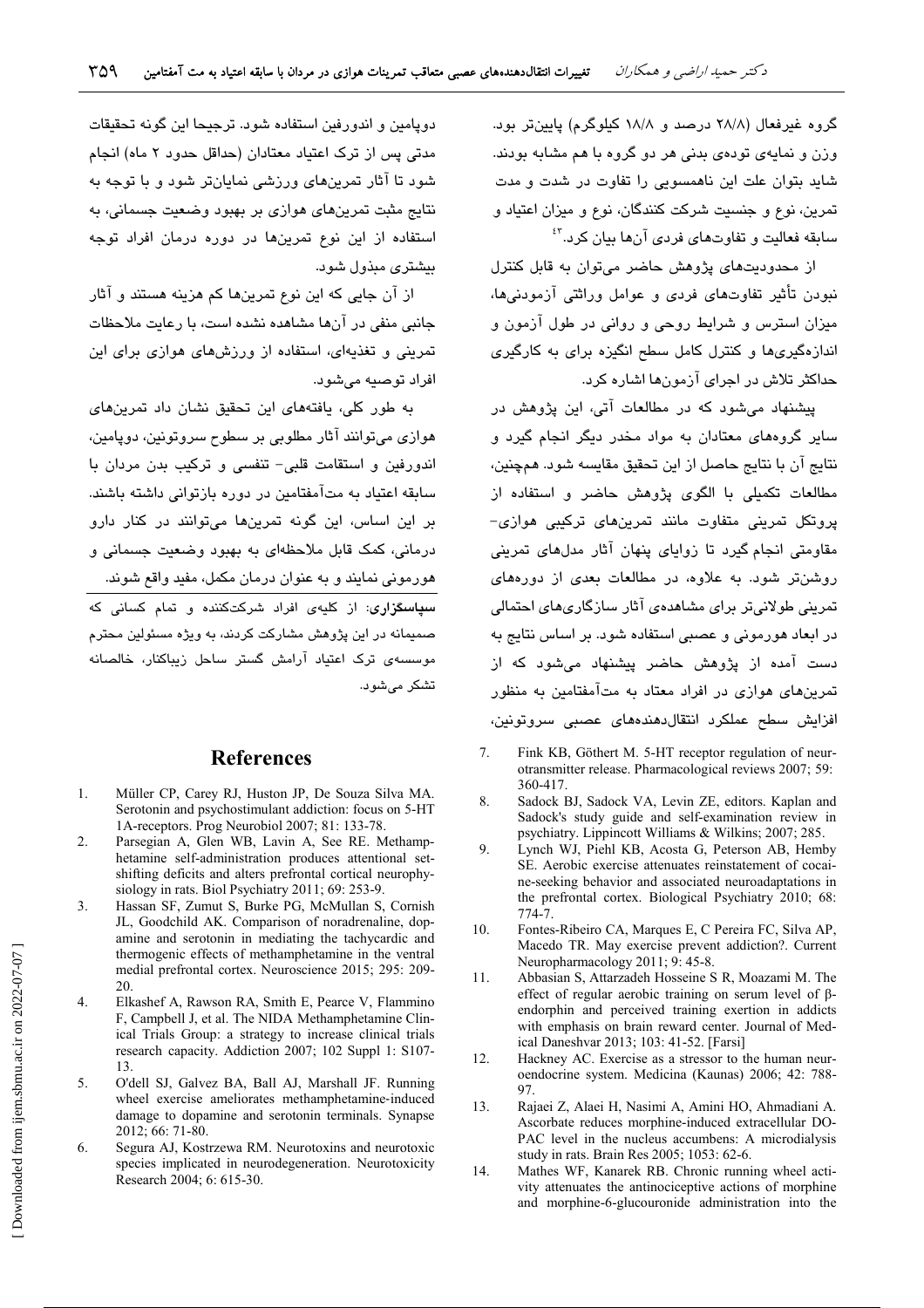periaqueductal gray in rats. Pharmacol Biochem Behav 2006; 83: 578-84.

- 15. Jackson AS, Pollock ML. Generalized equations for predicting body density of men. Br J Nutr 1978; 40: 497- 504.
- 16. George JD, Vehrs PR, Allsen PE, Fellingham GW, Fisher AG. VO2max estimation from a submaximal 1-mile track jog for fit college-age individuals. Medicine and Science in Sports Exerc 1993; 25: 401-6.
- 17. Alberghina D, Giannetto C, Piccione G. Peripheral serotoninergic response to physical exercise in athletic horses. J Vet Sci 2010; 11: 285-9.
- 18. Robertson CL, Ishibashi K, Chudzynski J, Mooney LJ, Rawson RA, Dolezal BA, et al. Effect of Exercise Training on Striatal Dopamine D2/D3 Receptors in Methamphetamine Users during Behavioral Treatment. Neuropsychopharmacology 2016; 41: 1629-36.
- 19. Dwyer D, Flynn J. Short term aerobic exercise training in young males does not alter sensitivity to a central serotonin agonist. Exp Physiol 2002; 87: 83-9.
- 20. Wang GJ, Volkow ND, Fowler JS, Franceschi D, Logan J, Pappas NR, et al. PET studies of the effects of aerobic exercise on human striatal dopamine release. J Nucl Med 2000: 41: 1352-6.
- 21. Goekint M, Bos I, Heyman E, Meeusen R, Michotte Y, Sarre S. Acute running stimulates hippocampal dopaminergic neurotransmission in rats, but has no influence on brain-derived neurotrophic factor. J Appl Physiol 2012; 112: 535-41.
- 22. Vuckovic MG, Li Q, Fisher B, Nacca A, Leahy RM, Walsh JP, et al. Exercise elevates dopamine D2 receptor in a mouse model of Parkinson's disease: in vivo imaging with [18F]fallypride. Mov Disord 2010; 25: 2777- 84.
- 23. Langfort J, Baranczuk E, Pawlak D, Chalimoniuk M, Lukacova N, Marsala J, et al. The effect of endurance training on regional serotonin metabolism in the brain during early stage of detraining period in the female rat. Cell Mol Neurobiol 2006; 26: 1325-40.
- 24. Bequet F, Gomez-Merino D, Berthelot M, Guezennec CY. Exercise-induced changes in brain glucose and serotonin revealed by microdialysis in rat hippocampus: effect of glucose supplementation. Acta Physiol Scand 2001; 173: 223-30.
- 25. Lynch WJ, Peterson AB, Sanchez V, Abel J, Smith MA. Exercise as a novel treatment for drug addiction: a neurobiological and stage-dependent hypothesis. Neurosci Biobehav Rev 2013; 37: 1622-44.
- 26. Zschucke E, Heinz A, Ströhle A. Exercise and physical activity in the therapy of substance use disorders. The Scientific World Journal 2012; 2012: 1-19.
- 27. Harvey DC, Lacan G, Tanious SP, Melega WP. Recovery from methamphetamine induced long-term nigrostriatal dopaminergic deficits without substantia nigra cell loss. Brain Res 2000; 871: 259-70.
- 28. Teixeira AM, Trevizol F, Colpo G, Garcia SC, Charão M, Pereira RP, et al. Influence of chronic exercise on reserpine-induced oxidative stress in rats: behavioral and antioxidant evaluations. Pharmacol Biochem Behav  $2008 \cdot 88 \cdot 465 - 72$
- 29. Nazarali P, Syaby R, Hanachi P. Comparison of aerobic exercise on aerobic Web-endorphin plasma levels of active and passive girls. Sport Biosciences 2013; 13: 37-50. [Farsi]
- 30. Jamali F S, Moazzami M, Bije N. The Effects of Eight Weeks Aerobic Exercise on Serum Level of Beta-end-

orphin and Pain Perception of Dysmenorrhea in Sedentary Adolescent Girls. Department of Physical Education and Sport Sciences. Journal of Sabzevar University of Medical Sciences 2014; 7: 702-9. [Farsi]

- 31. Bender T, Nagy G, Barna I, Tefner I, Kádas É, Géher P. The effect of physical therapy on beta-endorphin levels. Eur J Appl Physiol 2007; 100: 371-82.
- 32. Gorostiaga EM, Izquierdo M, Ruesta M, Iribarren J, Gonzalez-Badillo JJ, Ibanez J. Strength training effects on physical performance and serum hormones in young soccer players. European Journal of Applied Physiology 2004; 91: 698-707.
- 33. Øktedalen O, Solberg EE, Haugen AH, Opstad PK. The influence of physical and mental training on plasma beta-endorphin level and pain perception after intensive physical exercise. Stress and Health 2001; 17: 121-7.
- 34. Dolezal BA, Chudzynski J, Dickerson D, Mooney L, Rawson RA, Garfinkel A, Cooper CB. Exercise training improves heart rate variability after methamphetamine dependency. Med Sci Sports Exerc 2014; 46: 1057-66.
- 35. Dolezal BA, Chudzynski J, Storer TW, Abrazado M, Penate J, Mooney L, et al. Eight weeks of exercise training improves fitness measures in methamphetaminedependent individuals in residential treatment. J Addict Med 2013; 7: 122-8.
- 36. Hegbom F, Sire S, Heldal M, Orning OM, Stavem K, Gjesdal K. Short-term exercise training in patients with chronic atrial fibrillation: effects on exercise capacity, AV conduction, and quality of life. J Cardiopulm Rehabil 2006; 26: 24-9.
- 37. Belardinelli R, Georgiou D, Cianci G, Purcaro A. Randomized, controlled trial of long-term moderate exercise training in chronic heart failure effects on functional capacity, quality of life, and clinical outcome. Circulation 1999; 99: 1173-82.
- 38. Sandercock GR, Grocott-Mason R, Brodie DA. Changes in short-term measures of heart rate variability after eight weeks of cardiac rehabilitation. Clin Auton Res 2007; 17: 39-45.
- 39. Ward JR, Wilson HL, Francis SE, Crossman DC, Sabroe I. Translational Mini-Review Series on Immunology of Vascular Disease: Inflammation, infections and Toll-like receptors in cardiovascular disease. Clin Exp Immunol 2009; 156: 386-94.
- 40. Khajavi M, Bijeh N, Moazemi M. The effect of twelveweek regular aerobic exercises on serum levels of lipid profile, aerobic power and body composition indices in non-athletics women with mental retardation. Journal of Shahrekord University of Medical Sciences 2014; 16: 56-64. [Farsi]
- 41. Abdi Keikanlo N, Rohani H, Asari F. Effects of 8 weeks aerobic training on body composition and plasma levels of insulin- like growth factor-1 and insulin-like growth factor binding protein-3 in obese women. Koomesh 2014; 15: 302-9. [Farsi]
- 42. Nouri Y, Rahmaninia F, Mirzaie B, Arazi H. The Effect of Resistance and Endurance Training on Resting Metabolic Rate and Body Composition in Sedentary Males. Journal of Zanjan Univrtsity of Medical Sciences 2013; 21: 51-63. [Farsi]
- 43. Gilliat-Wimberly M, Manore MM, Woolf K, D Swan PA, Carroll SS. Effects of habitual physical activity on the resting metabolic rates and body compositions of women aged 35 to 50 years. J Am Diet Assoc 2001; 101: 1181-8.